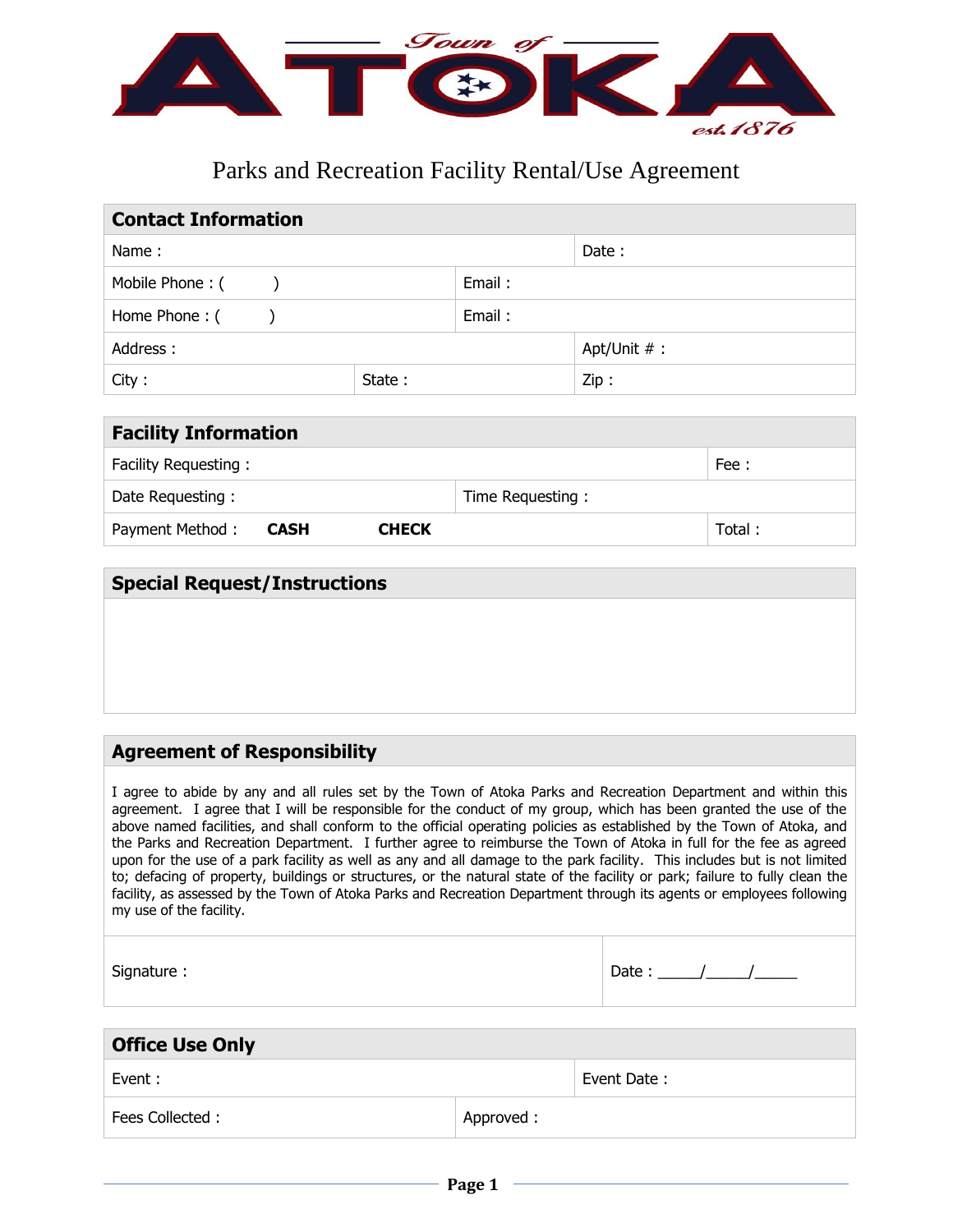# **Facility Rental Policies**

#### **GENERAL INFORMATION**

- The Renter shall be held responsible for the condition of the facility and the conduct of the group using the facility.
- Park rental hours are from 10:00 am to 10:00 pm. All Town parks close at 10:00 pm. Facility rentals should end by 9:00 pm to allow for clean-up.
- Alcohol sales and consumption are prohibited in all Town parks, no exceptions.
- Motor vehicles are not permitted on park trails or grass.
- Glass bottles are not permitted in Town parks.
- Users shall not deface or otherwise mark or damage the shelter, picnic tables, trash containers, trees, concession stand, ball fields, or any other Town property.
- The Renter shall collect and place trash in the appropriate containers prior to leaving the facility.
- The Renter shall carry a copy of the Facility Rental/Use Agreement with them during the time of their scheduled event.

#### **SUPERVISION**

- Renters must be eighteen (18) years of age or older to rent facilities.
- Appropriate supervision of youth activities is to be provided by the Renter.

### **CLEAN-UP**

- The Renter shall be completely responsible for cleaning the facilities after the event to the satisfaction of Department staff.
- Inadequate cleaning shall result in loss of security deposit and/or additional fees for the balance of Department resources used to clean the facility.

#### **FEES**

- Fees for the rental agreement will be agreed upon between Department staff and the Renter when the rental request is submitted and will be noted on page 1 of the Facility Rental/Use Agreement.
- Department staff may request a Security Deposit Fee, in addition to Facility Rental Fees, from the Renter for events that require additional Department staff, resources, labor, set-up or planning.
- Any required Security Deposit Fees must be paid at the time the rental request is submitted. All other Facility Rental Fees must be paid prior to the scheduled rental date.

### **CANCELLATION**

- Facility rental reservations may be cancelled at any time.
- A 100% refund of all fees paid will be granted for cancellations that take place at least ten (10) calendar days prior to the scheduled rental date.
- A 50% refund of the Facility Rental Fees will be granted for all cancellations that take place at least three (3) calendar days prior to the scheduled rental date.
- A 100% refund of the Security Deposit Fee shall be refunded for cancelled rentals.
- No Facility Rental Fees shall be refunded for events cancelled less than three (3) calendar days prior to the scheduled rental date.
- 100% of any additional fees charged for Departmental support costs, which have not been incurred by the Department at the time of cancellation, shall be refunded. Any such fees that have already been incurred by the Department will not be refunded.

### **INDEMNIFICATION**

 Prior to granting any request for exclusive use of Town of Atoka park property, park facilities or park equipment, The Departments may require the Renter to submit a certificate of insurance naming the Town of Atoka and such other third parties as may be injured or damaged as additional insured. Coverage levels required are to be established and reviewed periodically by the Parks and Recreation Advisory Board with guidance from the Town Attorney.

## **Return To:**

**Town of Atoka CON OR** [bpeel@townofatoka.com](mailto:bpeel@townofatoka.com) Att: Parks and Recreation Director 334 Atoka Munford Ave. Atoka, TN 38004